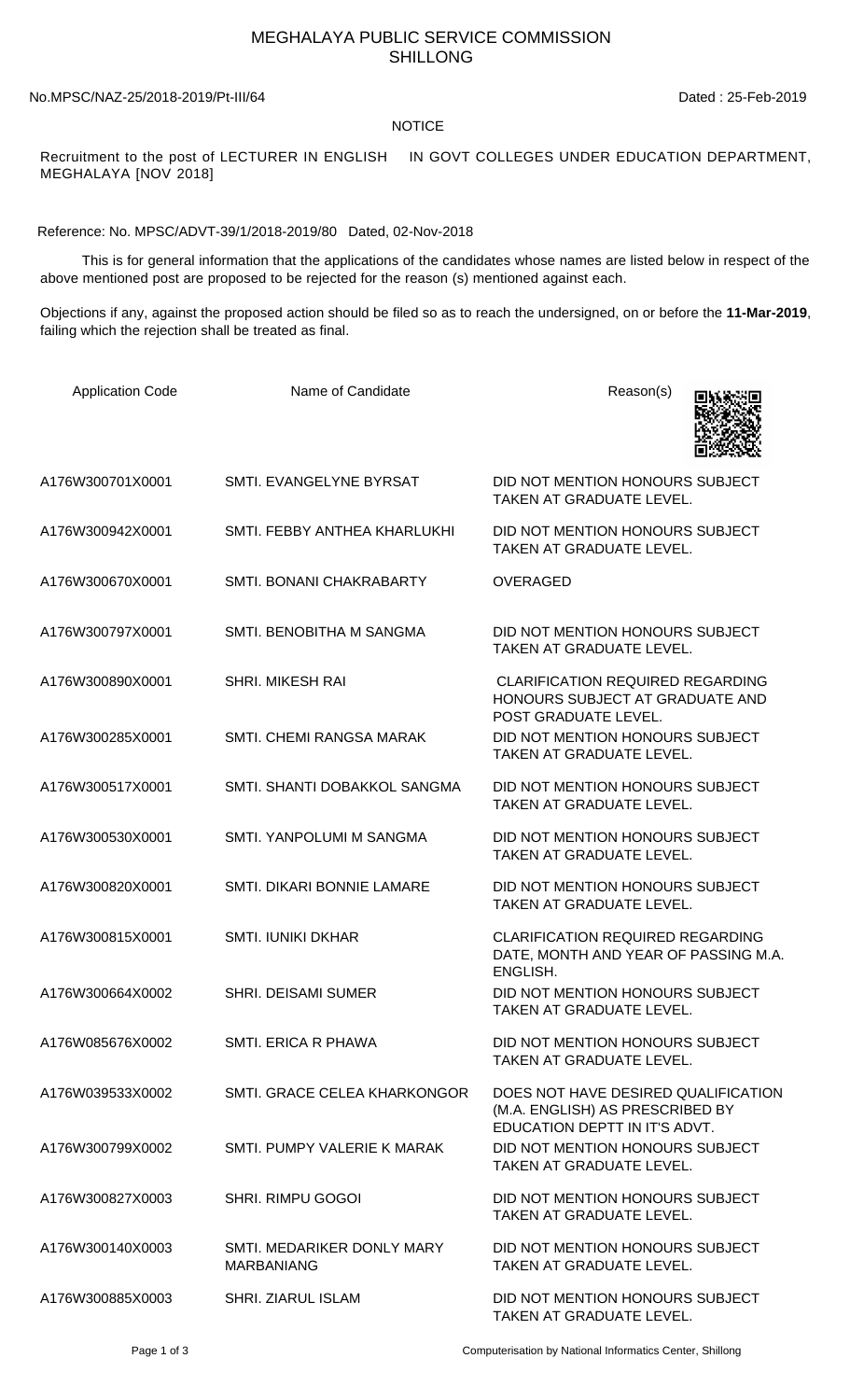

| A176W300871X0003 | SHRI. ANDREAS TREKI DOHTDONG                    | DID NOT MENTION HONOURS SUBJECT<br><b>TAKEN AT GRADUATE LEVEL.</b>                                       |
|------------------|-------------------------------------------------|----------------------------------------------------------------------------------------------------------|
| A176W300843X0003 | <b>SMTI. CORDIAL PALA</b>                       | DOES NOT HAVE DESIRED QUALIFICATION<br>(M.A. ENGLISH) AS PRESCRIBED BY<br>EDUCATION DEPTT IN IT'S ADVT.  |
| A176W050973X0004 | <b>SMTI. ABIGAIL TEIRI MAWRIE</b>               | DOES NOT HAVE DESIRED QUALIFICATION<br>(M.A. ENGLISH) AS PRESCRIBED BY<br>EDUCATION DEPTT IN IT'S ADVT.  |
| A176W074779X0004 | SMTI. IDAHUNSHISHA SHULLAI                      | DID NOT MENTION HONOURS SUBJECT<br>TAKEN AT GRADUATE LEVEL.                                              |
| A176W300770X0004 | SMTI. PADMINI VAIKUNTH ROY                      | DID NOT MENTION HONOURS SUBJECT<br>TAKEN AT GRADUATE LEVEL.                                              |
| A176W086871X0004 | SMTI. LAIAMON NAOMI NENGNONG                    | DOES NOT HAVE DESIRED QUALIFICATION<br>(M.A. ENGLISH) AS PRESCRIBED BY<br>EDUCATION DEPTT IN IT'S ADVT.  |
| A176W085589X0005 | SMTI. AUDREY BANSARA SWER                       | DID NOT MENTION HONOURS SUBJECT<br>TAKEN AT GRADUATE LEVEL.                                              |
| A176W051266X0005 | SMTI. MARVELOUS MAJAW                           | DOES NOT HAVE DESIRED QUALIFICATION<br>(M.A. ENGLISH) AS PRESCRIBED BY<br>EDUCATION DEPTT IN IT'S ADVT.  |
| A176W052563X0005 | SMTI. HAMLEY SYNTA THANGKHIEW                   | DID NOT MENTION HONOURS SUBJECT<br>TAKEN AT GRADUATE LEVEL.                                              |
| A176W080116X0005 | SHRI. PEARLEY RUPRUP MOMIN                      | DOES NOT HAVE DESIRED QUALIFICATION<br>(M.A. ENGLISH) AS PRESCRIBED BY<br>EDUCATION DEPTT IN IT'S ADVT.  |
| A176W097807X0006 | SMTI. CLARISSA JANE RAJEE                       | DOES NOT HAVE DESIRED QUALIFICATION<br>(M.A. ENGLISH) AS PRESCRIBED BY<br>EDUCATION DEPTT IN IT'S ADVT.  |
| A176W053684X0006 | SMTI. YVENNDARIE LYWAIT LALOO                   | DOES NOT HAVE DESIRED QUALIFICATION<br>(M.A. ENGLISH) AS PRESCRIBED BY<br>EDUCATION DEPTT IN IT'S ADVT.  |
| A176W066752X0007 | SMTI. ANNE THEODORA DHAR                        | DID NOT MENTION HONOURS SUBJECT<br>TAKEN AT GRADUATE LEVEL.                                              |
| A176W073436X0007 | SMTI. AYESHA RANGSHA MARAK                      | DOES NOT HAVE DESIRED QUALIFICATION<br>(M.A. ENGLISH) AS PRESCRIBED BY<br>EDUCATION DEPTT IN IT'S ADVT.  |
| A176W051085X0008 | SHRI. DAWYOOKIOO IONGWAI L                      | DOES NOT HAVE DESIRED QUALIFICATION<br>(M.A. ENGLISH) AS PRESCRIBED BY<br>EDUCATION DEPTT IN IT'S ADVT.  |
| A176W038835X0009 | SMTI. DAPHISHISHA WAHLANG                       | DOES NOT HAVE DESIRED QUALIFICATION<br>(M.A. ENGLISH) AS PRESCRIBED BY<br>EDUCATION DEPTT IN IT'S ADVT.  |
| A176W087001X0009 | SMTI. KIMTHIANVAK VAIPHEI                       | DOES NOT HAVE DESIRED QUALIFICATION<br>(M.A. ENGLISH) AS PRESCRIBED BY<br>EDUCATION DEPTT IN IT'S ADVT.  |
| A176W014444X0010 | SHRI. PHARMENASH CHAMBUGONG<br><b>MARAK</b>     | DOES NOT HAVE ENGLISH AS HONOURS AT<br>THE DEGREE LEVEL AS PRESCRIBED BY<br>EDUCATION DEPTT IN ITS ADVT. |
| A176W073124X0010 | <b>SMTI. IDAHUNHEIMONMITRE</b><br><b>THUBRU</b> | DID NOT MENTION HONOURS SUBJECT<br>TAKEN AT GRADUATE LEVEL.                                              |
| A176W036826X0011 | SMTI. BANAKIA SUBITHA RAKSAM<br><b>MARAK</b>    | DOES NOT HAVE DESIRED QUALIFICATION<br>(M.A. ENGLISH) AS PRESCRIBED BY<br>EDUCATION DEPTT IN IT'S ADVT.  |
| A176W045057X0011 | SMTI. XENIA ASIMCHI CH SANGMA                   | DOES NOT HAVE DESIRED QUALIFICATION<br>(M.A. ENGLISH) AS PRESCRIBED BY<br>EDUCATION DEPTT IN IT'S ADVT.  |
| A176W049744X0012 | <b>SHRI. AUGUSTINE RONGNGI</b>                  | DOES NOT HAVE DESIRED QUALIFICATION<br>(M.A. ENGLISH) AS PRESCRIBED BY<br>EDUCATION DEPTT IN IT'S ADVT.  |